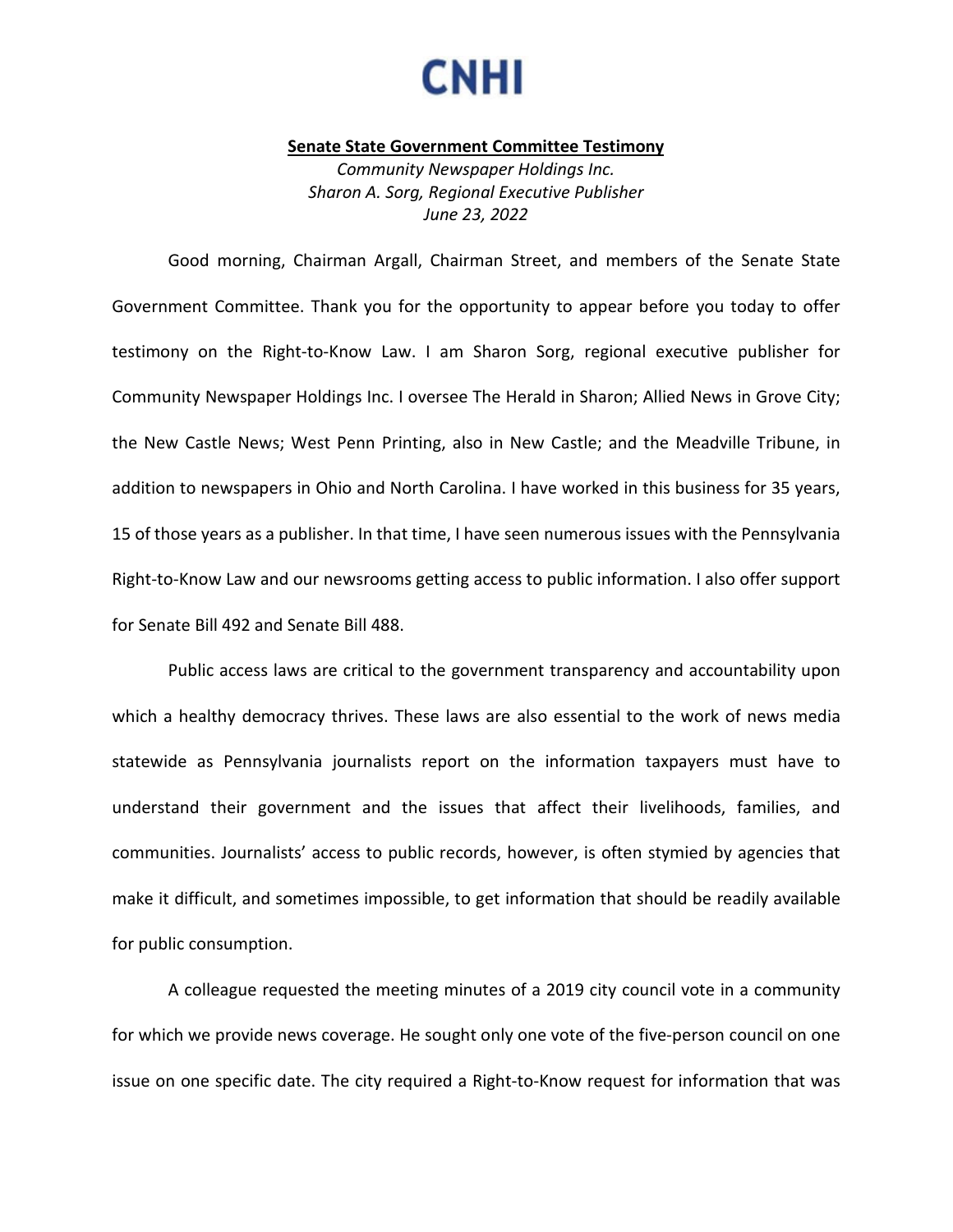undeniably public and should have been easily accessible. Only after a formal, written request was submitted were the full meeting minutes provided, causing a delay in access and unnecessary work for public servants, thus wasting taxpayer dollars. Similar scenarios that needlessly add red tape to the public's right to know are not rare in Pennsylvania, even when the records requested are clearly public. It is very common for agencies to require an RTK request when they could just as easily provide the information in a timely and informal manner.

We've also seen an increase in public institutions funding private development groups through vehicles like grants. Because private organizations are not agencies subject to the Rightto-Know Law, taxpayers are denied a thorough examination of how public money is used.

Problems with public access expanded in the wake of the coronavirus pandemic. Access was limited in many communities; some agencies did not answer records requests at all. The 30 day extensions that were already overused by many agencies worsened. Even before COVID-19, Pennsylvania journalists had come to regard the 30-day delay intended for limited circumstances, as standard operating procedure. Abuse of the 30-day extension has only magnified, with many agencies routinely taking extra time because the law does not provide a means of challenge or penalty for abuse.

When it takes so long to access public records, the public cannot provide proper oversight to its government and journalists cannot help the public do so in a timely manner.

The Sunbury Daily Item and others have sought financial records from the Pennsylvania Interscholastic Athletic Association through Right-to-Know requests with little to show. PIAA is an agency subject to the RTKL and answerable to the public, and this was affirmed by a recent Commonwealth Court decision. However, PIAA has appealed to the state Supreme Court arguing

2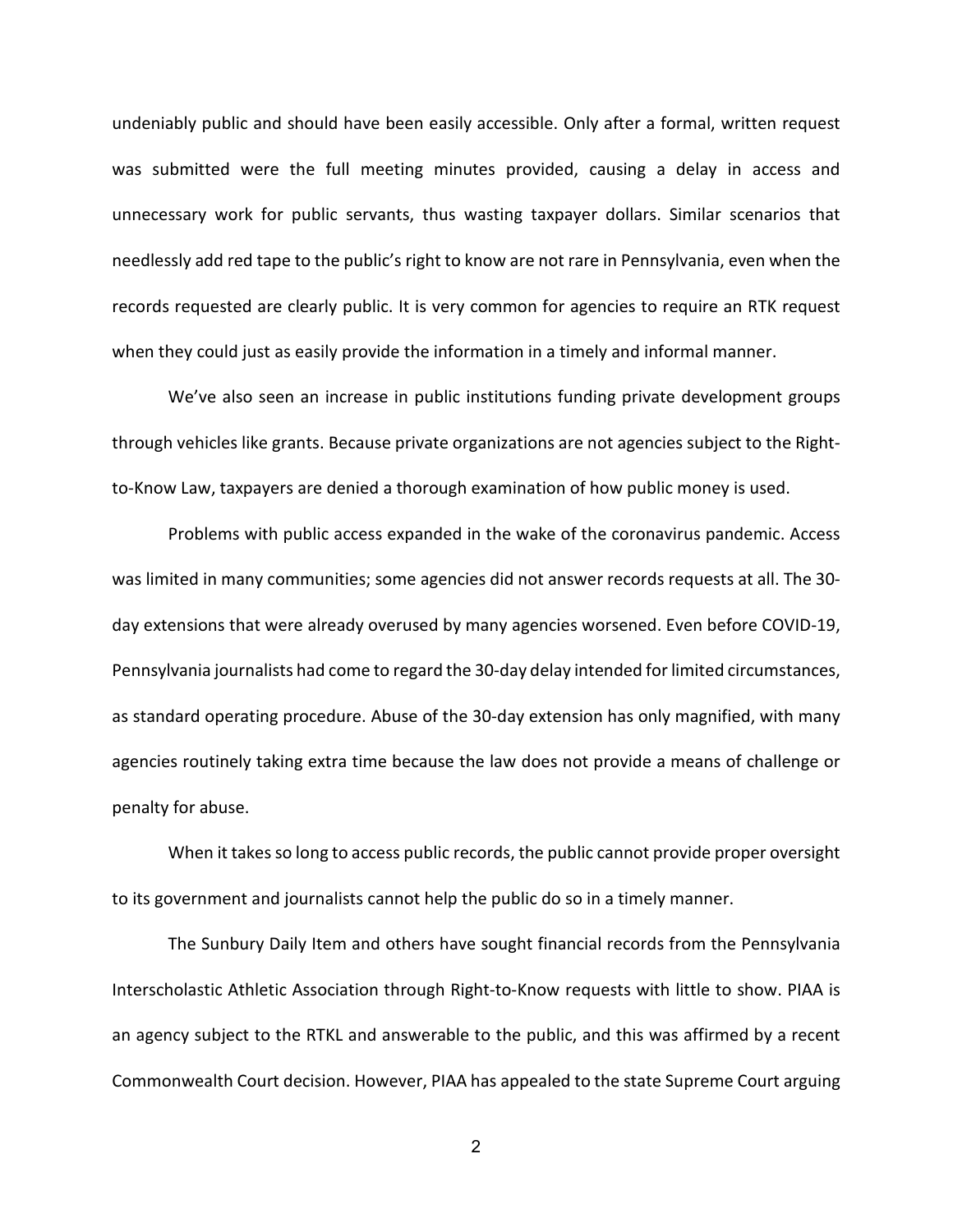that not only are the records nonpublic, but also that it should not be subject to the law at all. And the newspaper continues to wait for records. SB 492 affirms PIAA is an "agency" subject to the RTKL and we support that position.

It is also important to note that many RTK violations are not challenged as editors weigh the cost of legal fees and the time it takes to get a final resolution from the courts. RTKL litigation is costly and time consuming, and by the time the cases are resolved, the information sought is often stale. Requiring agencies to reimburse requesters' legal fees when a court grants access would encourage compliance with the law. It would provide an incentive for attorneys to accept RTKL cases, which would help even the playing field for requesters who face teams of taxpayerfunded attorneys working to deny access.

I would also encourage a review of Right-to-Know Law exceptions, especially those that clearly serve to impede transparency. Disciplinary records for public officials would be one such exception. We've all read about law enforcement officials, municipal employees and teachers who are fired for cause in one town and then hired in another. Such records should not be exempt; when a public employee is terminated the public should be able to access information that explains why.

I agree with PNA President Brad Simpson that vexatious requester provisions are not in the public's best interest. They threaten good government, and potentially put the press' ability to access the records it needs to do its job at significant risk. That is why I support a media exemption to vexatiousness, though it would be my preference that vexatious requester

3